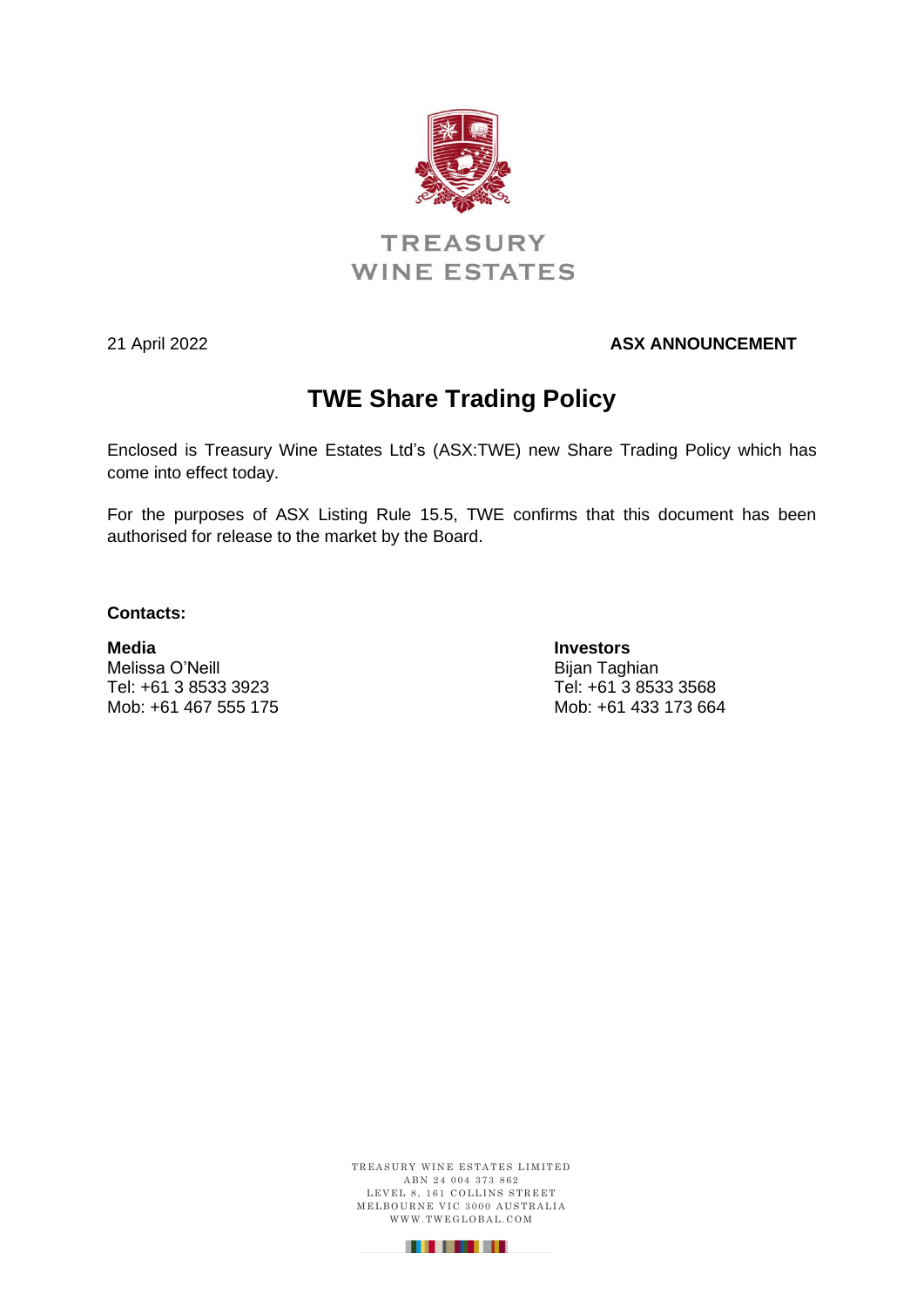

# **Share Trading Policy**

### **1 Introduction**

At Treasury Wine Estates, we have a reputation for honesty, integrity, quality and fairness. We recognise that our reputation is one of our most valuable assets and is founded largely on the ethical and responsible behaviours of our people. We believe building and retaining the trust of others takes conscious effort and a strong commitment by each of us.

We are committed to maintaining the highest standards of conduct and ethical behaviour in all of our business activities globally by ensuring we are proud of every decision we make and every action we take.

The purpose of this Policy is to:

- ensure that public confidence is maintained in the reputation of Treasury Wine Estates Limited (**Company**) and its controlled entities (together, **TWE**), as well as the Directors and employees of TWE, and in the trading of the Company's securities;
- outline the policy and procedures that apply to Directors and employees when dealing in the Company's securities; and
- recognise that some types of dealing in securities are prohibited by law.

The Company will take a substance over form approach and will have regard to the intent and spirit of this Policy when applying and enforcing it.

#### **2 Who must comply with this Policy?**

This Policy applies to all Directors of the Company and TWE employees (collectively, **TWE People** or individually a **TWE Person**).

Certain parts of this Policy apply only to **Restricted Persons**, who are:

- Directors of the Company;
- members of the Executive Leadership Team (**ELT**);
- members of the Global Leadership Group;
- members of the Group Finance Team;
- members of the Corporate Strategy and M&A Team;
- members of the Investor Relations Team;
- Executive Assistants; and
- other persons who may possess inside information and who have been advised by the Chief Sustainability and External Affairs Officer (or their delegate) that they are subject to special restrictions under this Policy (**Nominated Persons**).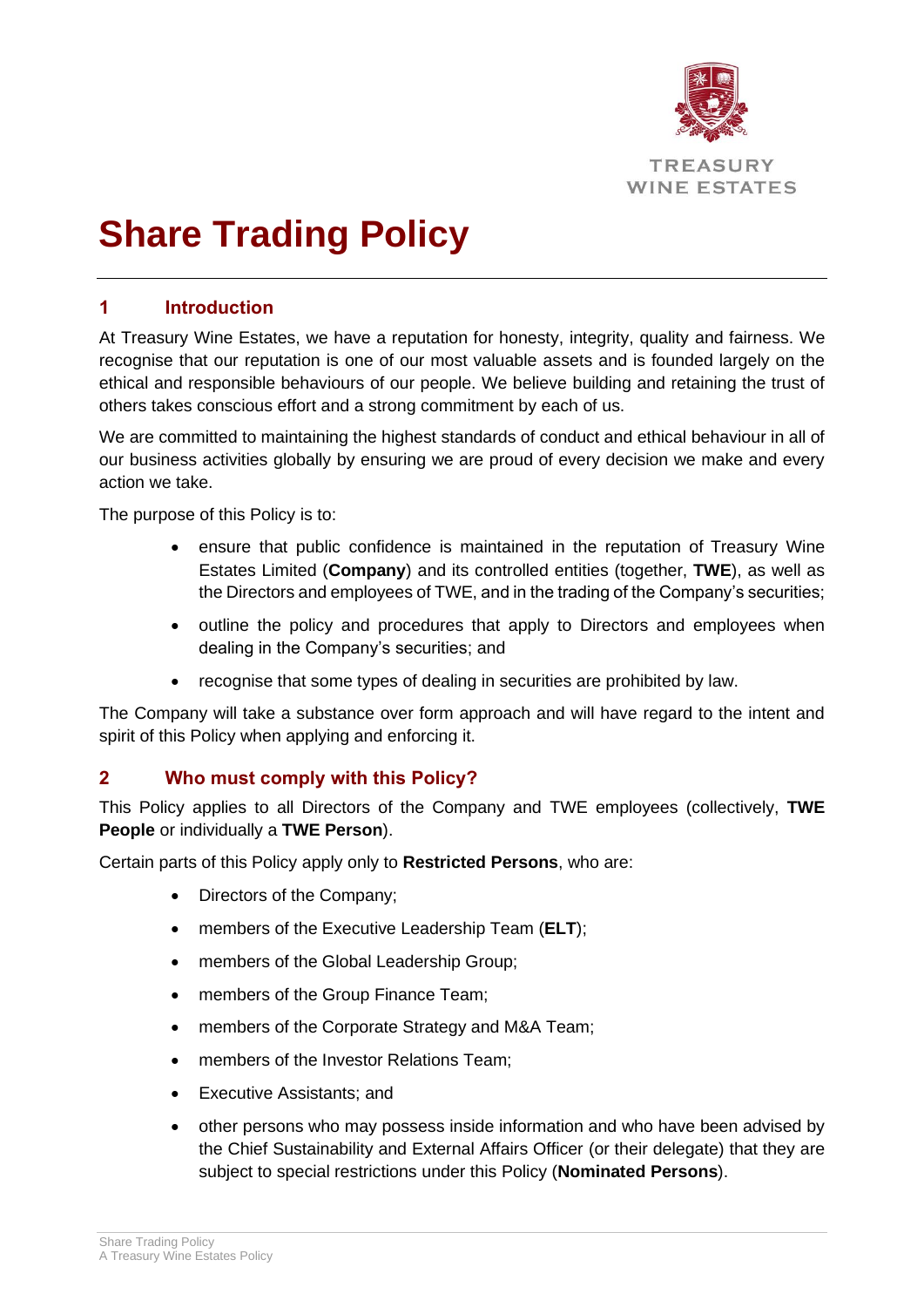Restricted Persons require approval before any dealing in the Company's securities and must also take steps in relation to dealings by their **Connected Persons**. See section [5](#page-3-0) for further information.

### **3 What are the rules about insider trading?**

Broadly speaking, the Corporations Act provides that a person who has Inside Information about a company must not:

- buy or sell securities in a company, or enter in an agreement to buy or sell securities, or exercise options over securities, or otherwise apply for, acquire or dispose of securities (**deal**);
- encourage someone else to deal in securities in that company; or
- directly or indirectly provide that information to another person where they know, or ought to know, that that person is likely to deal in securities or encourage someone else to deal in securities of that company (**tipping**).

These restrictions apply to all securities, not just the Company's securities.

**Inside Information** is information that:

- is not generally available to the market; and
- if it were generally available to the market, a reasonable person would expect it to have a material effect (upwards or downwards) on the price or value of a security.

Inside Information may include matters of supposition, matters that are not yet certain and matters relating to a person's intentions.

# **4 Restrictions applying to all TWE People**

#### **4.1 No dealing while in possession of Inside Information**

TWE People must not deal in the Company's securities if:

- they are aware of Inside Information in relation to the Company; or
- the Company has notified TWE People that they must not deal in securities (either for a specified period, or until the Company gives further notice).

# **4.2 The Front Page Test**

It is important that public confidence in TWE is maintained. It would be damaging to TWE's reputation if the market or the general public perceived that TWE People might be taking advantage of their position in TWE to make financial gains (by dealing in securities on the basis of Inside Information).

As a guiding principle, TWE People should ask themselves:

*If the market was aware of all the current circumstances, could I be perceived to be taking advantage of my position in an inappropriate way? How would it look if the transaction were reported on the front page of the newspaper?* (The **Front Page Test**)

If the TWE Person is unsure, they should consult the Chief Sustainability and External Affairs Officer.

Where any approval is required for a dealing under this Policy, approval will not be granted where the dealing would not satisfy the Front Page Test.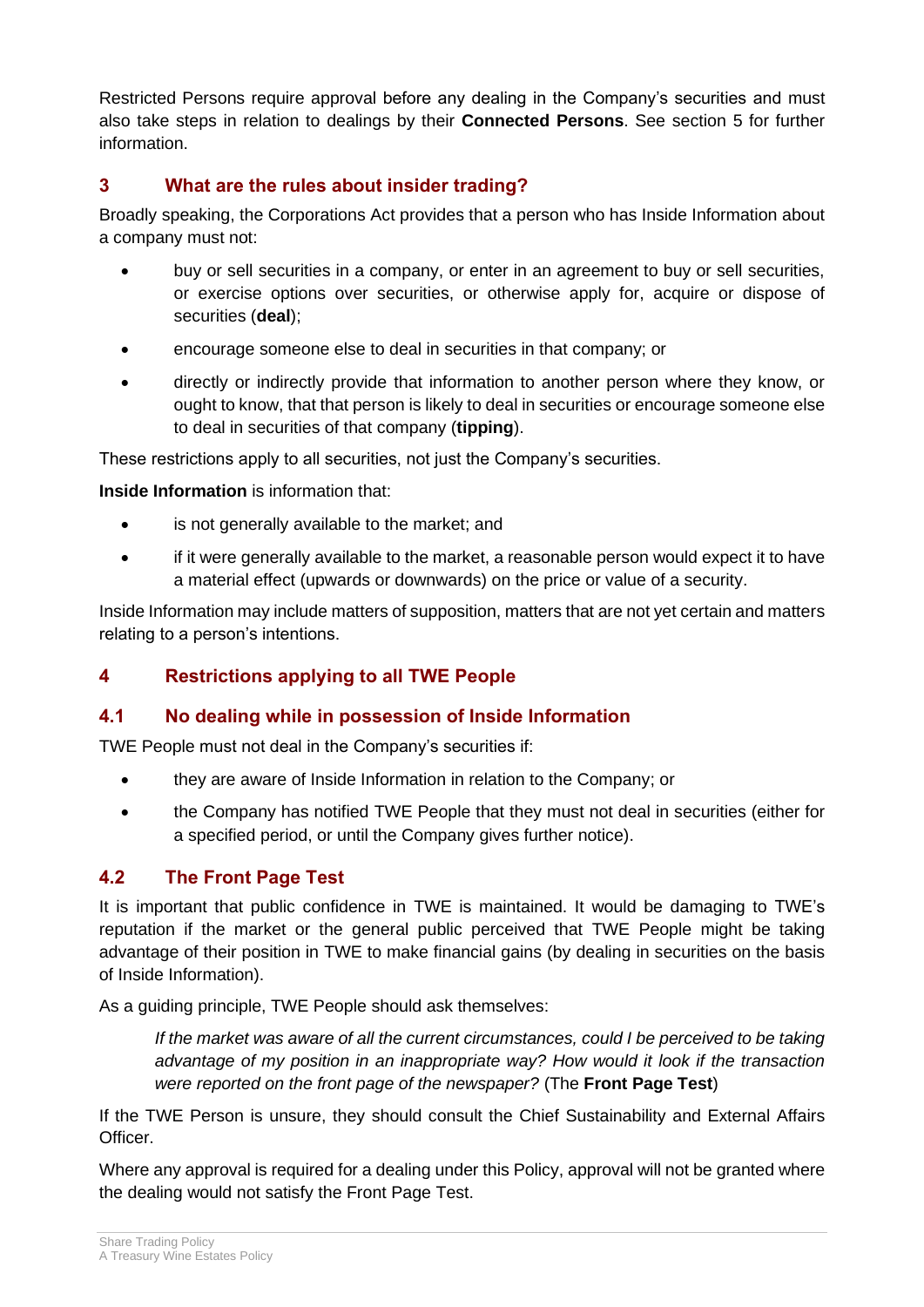# <span id="page-3-2"></span>**4.3 No short-term or speculative dealing**

TWE People must not deal in the Company's securities on a short-term trading basis. Short-term trading includes buying and selling securities on market within a 3 month period and entering into other short term dealings (for example, forward contracts).

Selling shares received on vesting of entitlements under an employee, executive or Director equity plan within 3 months of the vesting date is not a short-term dealing.

TWE People must not deal in the Company's securities on a speculative basis, including shortselling. Short selling involves borrowing and selling securities in the hope that they can be bought back at a lower price in the future to close out the short position at a profit.

#### **4.4 Hedging of Company securities**

Hedging includes entering into any arrangements that operate to limit the economic risk associated with holding the Company's securities.

Company securities acquired under an employee, executive or Director equity plan operated by the Company must never be hedged prior to vesting.

Company securities must never be hedged while they are subject to a holding lock or restriction on dealing under the terms of an employee, executive or Director equity plan operated by the Company.

In addition, members of the ELT must notify the Chief Sustainability and External Affairs Officer if they enter into a derivative or hedging arrangement over any other Company securities.

# **4.5 Dealing in other companies' securities**

TWE People may come into possession of Inside Information regarding another company where, for example, they are directly involved in client relationship management or negotiating contracts. For instance, a TWE Person may become aware that TWE is about to sign a major agreement with another company.

TWE People must not deal in the securities in another company if, by virtue of their position at the TWE, they become aware of Inside Information in relation to that company.

#### <span id="page-3-0"></span>**5 Additional restrictions applying to Restricted Persons**

#### <span id="page-3-1"></span>**5.1 No dealing in blackout periods**

Restricted Persons must not deal in Company securities during any of the following blackout periods:

- the period from the close of trading on the ASX on 30 June each year until the day following the announcement to ASX of the full-year results;
- the period from the close of trading on the ASX on 31 December each year until the day following the announcement to ASX of the half-year results;
- the period commencing two weeks prior to the Company's Annual General Meeting and ending at the close of trading on the ASX on the day of the Annual General Meeting; and
- any other period that the Board specifies from time to time.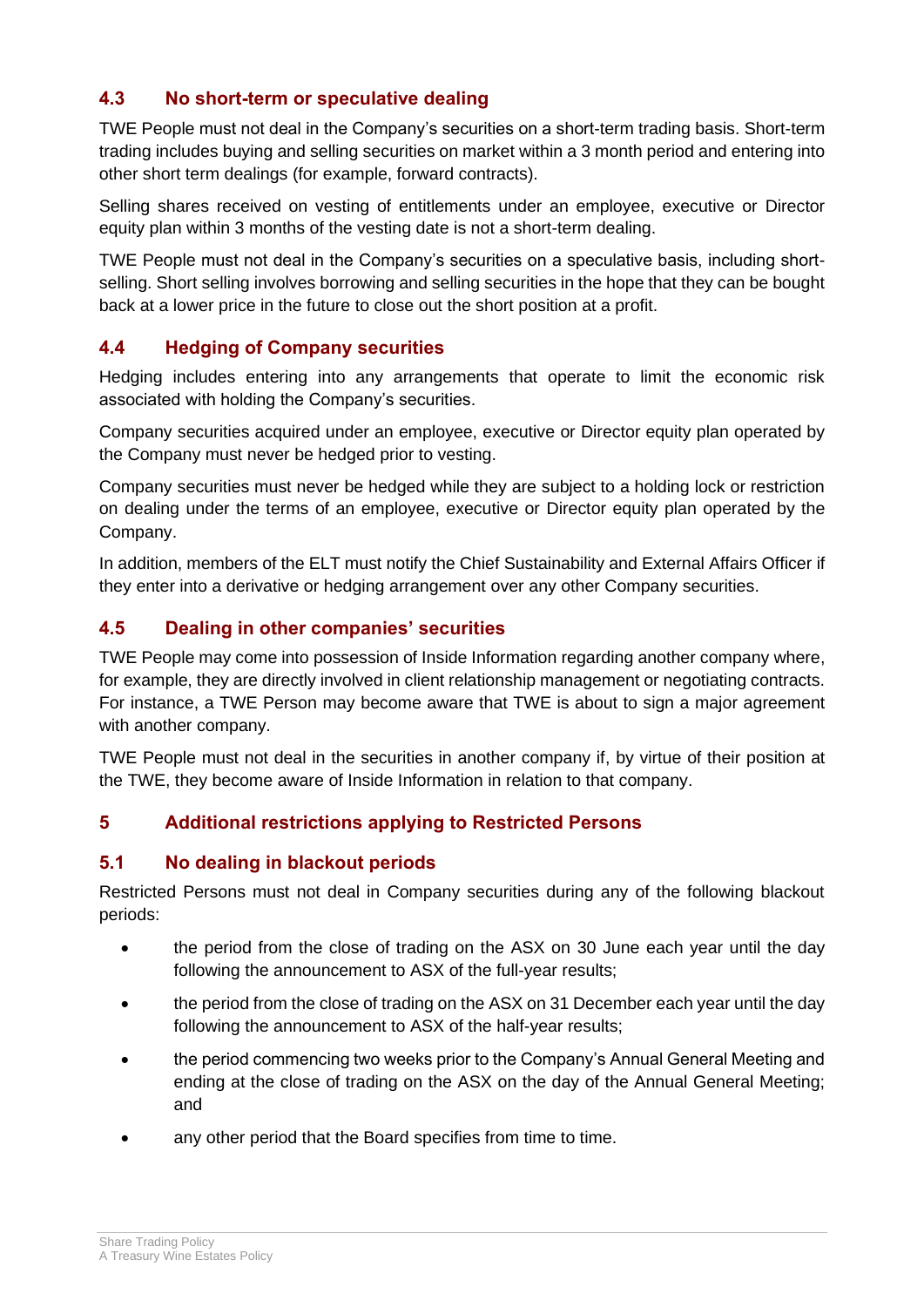# <span id="page-4-2"></span>**5.2 Approval required for dealing outside blackout periods**

During any period that is not a trading blackout period under sectio[n 5.1,](#page-3-1) Restricted Persons must, prior to any proposed dealing, seek approval for the proposed dealing in the Company's securities from the relevant person as set out in section [5.4.](#page-4-0)

Trading at any time (even if approval has been obtained under this Policy) remains subject to the insider trading prohibition in the Corporations Act.

# <span id="page-4-1"></span>**5.3 Exceptional circumstances**

If a Restricted Person needs to deal in securities during a blackout period due to exceptional circumstances and is not in possession of any Inside Information, then, they may apply for approval to deal. Exceptional circumstances are likely to include severe financial hardship or compulsion by court order.

Approval to deal will only be granted if the Restricted Person's application is accompanied by sufficient evidence (in the opinion of the person providing clearance) that the dealing is the most reasonable course of action available in the circumstances.

Unless otherwise specified in the notice, any dealing permitted under this section [5.3](#page-4-1) must comply with the other sections of this Policy (to the extent applicable).

#### <span id="page-4-0"></span>**5.4 Written request process**

Requests for approval under sections [5.2](#page-4-2) or [5.3](#page-4-1) should be submitted to the Chief Sustainability and External Affairs Officer, who will forward it to the relevant person designated in the table below.

| Person seeking clearance to deal | Person to provide clearance ("approver")             |
|----------------------------------|------------------------------------------------------|
| Director                         | • Chairman; and                                      |
|                                  | • Chief Executive Officer                            |
| Chairman of the Board            | • Chairman of the Audit & Risk Committee or Chairman |
|                                  | of the Human Resources Committee; and                |
|                                  | • Chief Executive Officer                            |
| <b>Chief Executive Officer</b>   | • Chairman; and                                      |
|                                  | • Chairman of the Audit & Risk Committee or Chairman |
|                                  | of the Human Resources Committee                     |
| Member of the ELT                | • Chief Executive Officer; and                       |
|                                  | • Chief Sustainability and External Affairs Officer  |
| All other Restricted Persons     | • Chief Sustainability and External Affairs Officer  |

A request for approval to deal will be answered as soon as practicable. The approver, having consulted with other members of management as appropriate, may:

- grant or refuse the request;
- impose conditions on the dealing in their discretion.

The approver is not obliged to provide reasons for any aspect of their decision, and may revoke their approval at any time. If a request is not approved or an approval is revoked, that fact must be kept confidential.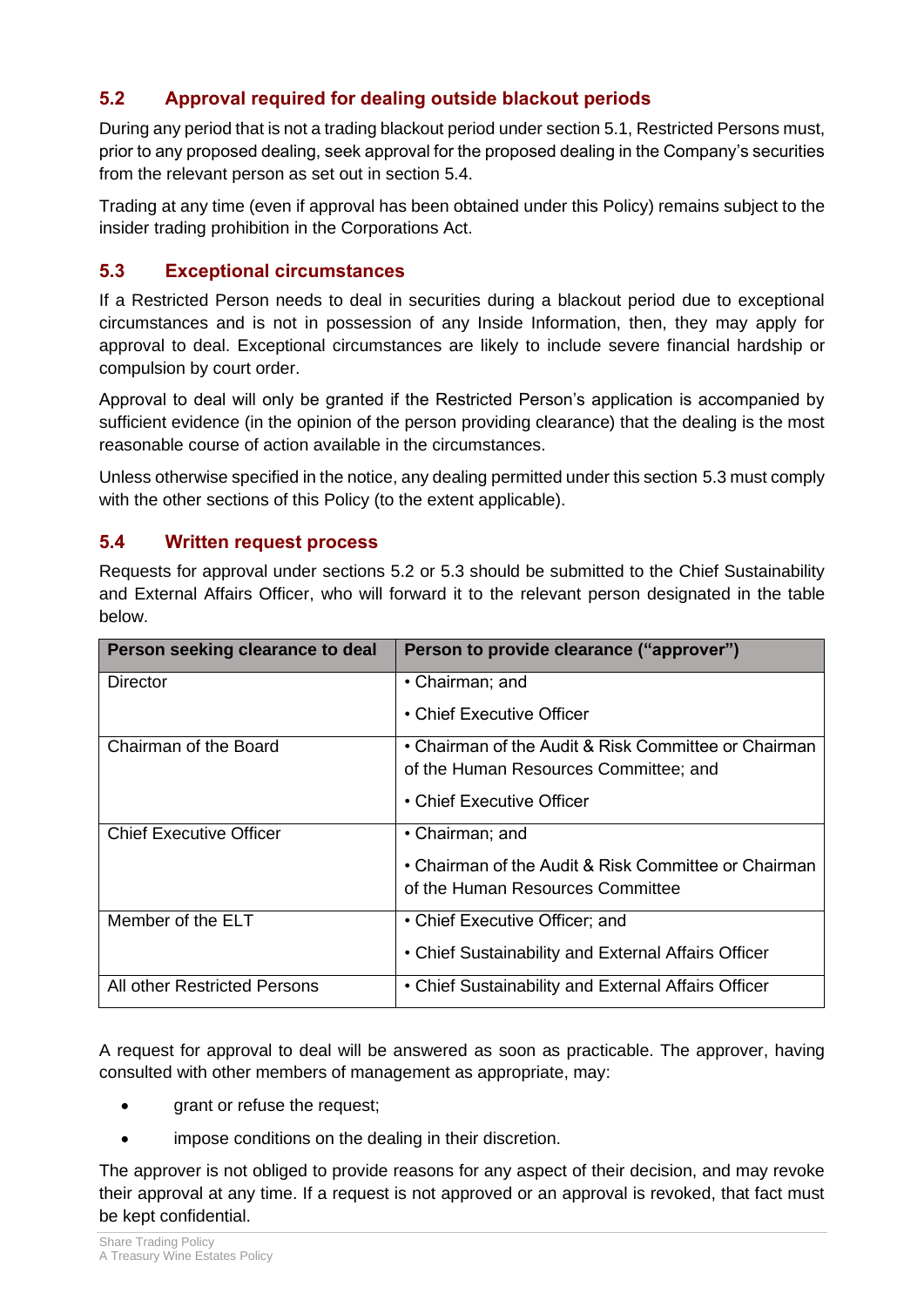Following receipt of approval to deal, the approved dealing must occur as soon as possible, and no later than 3 business days following approval (or such other time specified in the approval), otherwise the approval is no longer effective and fresh approval must be sought.

Approval under this Policy is not an endorsement of the dealing. Personnel are responsible for their own compliance with the law.

# **5.5 Directors and ELT - Margin lending arrangements**

No Director or member of the ELT may enter into a margin loan or similar funding arrangement to acquire any Company securities.

# **5.6 Directors – confirmation of trade required**

Following any trade, Directors must promptly notify the Chief Sustainability and External Affairs Officer, ideally by close of business on the day the trade is entered into. This is to assist the Company to comply with its disclosure obligations under the ASX Listing Rules.

#### **5.7 Connected Persons**

Restricted Persons must take appropriate steps to ensure that their "Connected Persons" only deal in securities in circumstances where the Restricted Person to whom they are connected would be permitted to deal under this Policy. For example, by obtaining clearance in accordance with this Policy in respect of the Connected Persons' dealings.

Connected Persons are:

- a family member who may be expected to influence, or be influenced by, the Restricted Person in his or her dealings with the Company or Company securities (this may include the Restricted Person's spouse, partner and children, the children of the Restricted Person's partner, or dependants of the Restricted Person or the Restricted Person's partner); and
- a company or any other entity which the Restricted Person has an ability to control.

# **6 Excluded Dealings**

Sections [4.3,](#page-3-2) [5.1](#page-3-1) and [5.2](#page-4-2) of this Policy do not apply to:

- (a) participation in an employee, executive or Director equity plan operated by the Company. However, where securities in the Company granted under an employee, executive or Director equity plan cease to be held under the terms of that plan, any dealings in those securities must only occur in accordance with this Policy;
- (b) the following categories of trades, provided that no election is made during a blackout period:
	- acquisition of Company securities through a dividend reinvestment plan;
	- acquisition of Company securities through a share purchase plan available to all retail shareholders;
	- acquisition of Company securities through a rights issue; and
	- the disposal of Company securities through the acceptance of a takeover offer, scheme of arrangement or equal access buy-back;